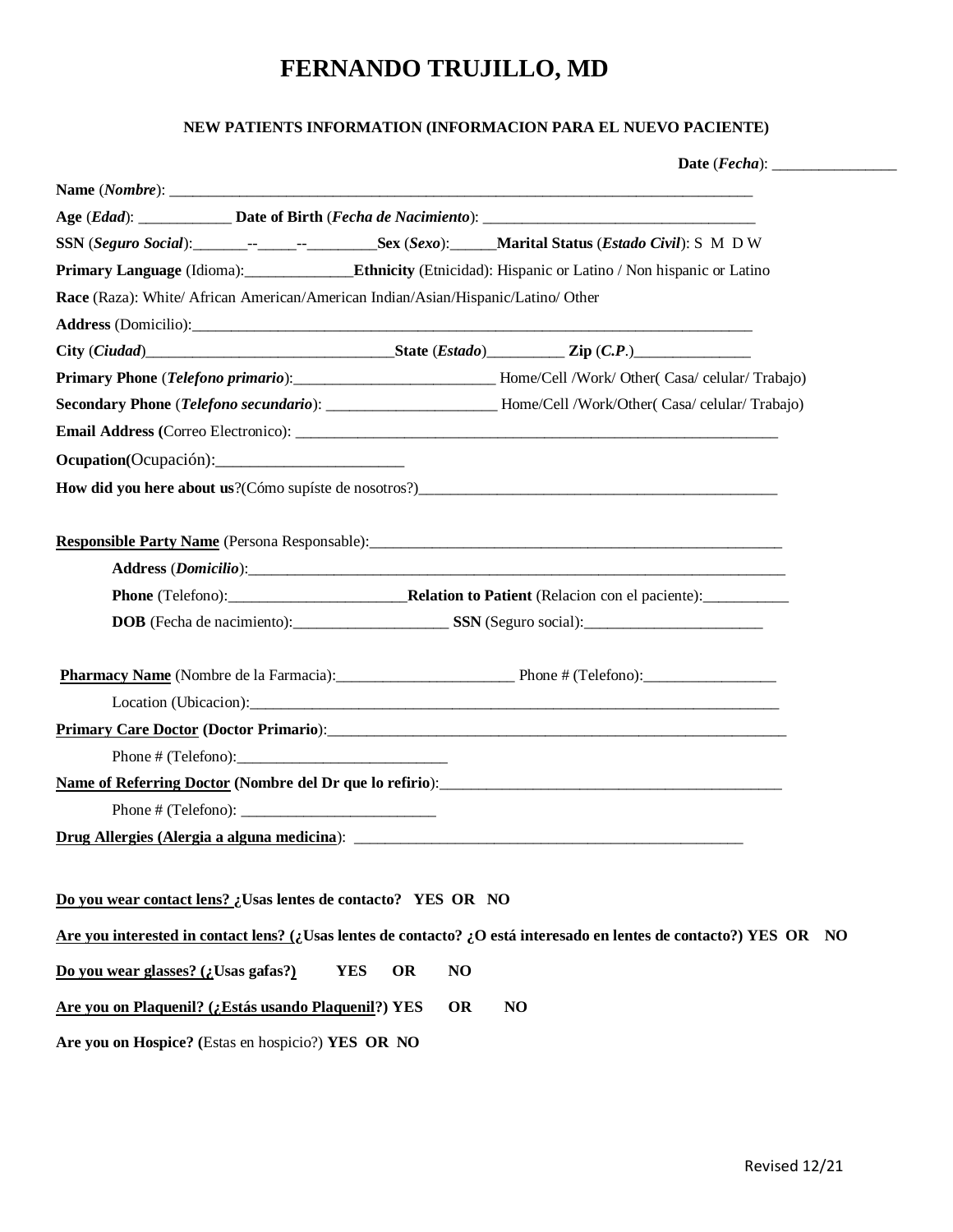### **COVID-19**

**1. Have you tested positive for COVID-19 within the last 14 days? (Se ha hecho el examen de COVID-19 en los ultmos 14 dias?)**

| YES (SI)<br>OR(0) | No (no) |
|-------------------|---------|
|-------------------|---------|

**2. Has anyone in your household tested positive for COVID-19 within the last 14 days? (Algun membro de su familia se ha hecho el exam de COVID-19 en los ultimos 14 dias y ha sido postivo?)**

**YES (SI) OR (o) No (no)**

**3. Do you have any of these symptoms in the last 3 days? (circle any that apply) (Ha tenido alguno de estos simtomas en los ultimos 3 dias? (circule todos los que aplican)**

| <b>Fever</b> (Fiebre)                     | Sore throat (Dolor en la garganta) |                                                   |
|-------------------------------------------|------------------------------------|---------------------------------------------------|
| Nonproductive dry cough (Toz seca)        |                                    | <b>Shortness of breath (Costo de respiracion)</b> |
| Severe headache (Fuetr dolor de cabeza)   | Diarrhea (Diarrea)                 | <b>Vomiting (Vomito)</b>                          |
| Muscles aches/pain (Dolor en los musclos) | <b>NONE</b> (ninguno)              |                                                   |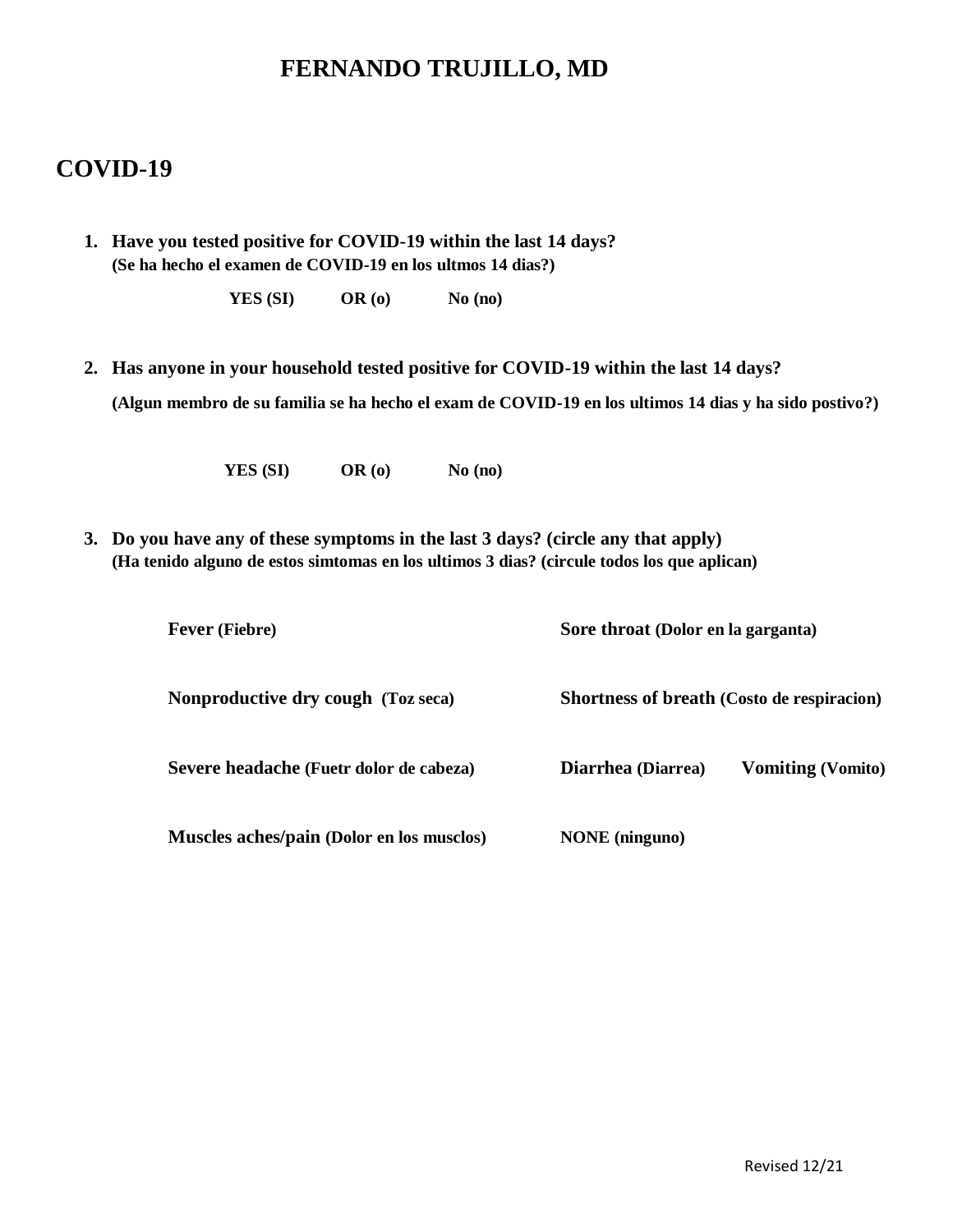#### **HIPAA Patient Questionnaire**

#### **Cuestionario de HIPAA Para los Pacientes**

Please list a family member or other persons, if any, whom we may inform about your general medical condition, your diagnosis and any billing questions (including treatment, payment and healthcare operations). (As a reminder these will be the only people, we will be able to speak to or release any information to regarding your account.)

*Indique los miembros de la familia u otras personas, en su caso, a quien podemos informarle sobre su estado de salud general, su diagnóstico y las preguntas sobre facturación (incluyendo las operaciones de tratamiento, pago y operaciones de atención médica). (Cabe recordar que estas serán las únicas personas vamos a ser capaces de hablar o dar cualquier información al respecto a su cuenta.)*

|                                                                                                | Phone $\#$ : |
|------------------------------------------------------------------------------------------------|--------------|
| Relationship(relación):<br><u> 1980 - Jan Samuel Barbara, martin da shekara 1980 - An an A</u> |              |

#### **Can confidential messages (i.e., appointment reminders) be left on your telephone answering machine or voicemail? YES /NO**

*(¿Pueden dejar los mensajes confidenciales (por ejemplo, recordatorios de citas) en el contestador automático de teléfono o correo de voz?)**SI* **/** *NO*

#### **Please indicate if we may mail your appointment reminder/recall postcard via the mail? YES / NO**

(*Por favor, indique si se nos permite enviar su postal recordatorio de la cita a través del correo?)* **SI / NO**

#### **This form will remain in effect until you make any changes in writing.**

(*Esta forma se mantendrá en efecto hasta que se haga algún cambio escrito).*

*I am aware of the notice of privacy practice and will ask for a copy, if needed*

**Patient Name Printed** ( Nombre del Paciente): \_\_\_\_\_\_\_\_\_\_\_\_\_\_\_\_\_\_\_\_\_\_\_\_\_\_\_\_\_\_\_\_\_\_\_\_\_\_\_\_

**Patient Signature** (Firma del paciente):\_\_\_\_\_\_\_\_\_\_\_\_\_\_\_\_\_\_\_\_\_\_\_\_\_\_\_\_\_\_\_\_\_\_\_ Date (Fecha):\_\_\_\_\_\_\_\_\_\_

| Date (Fecha): |  |
|---------------|--|
|               |  |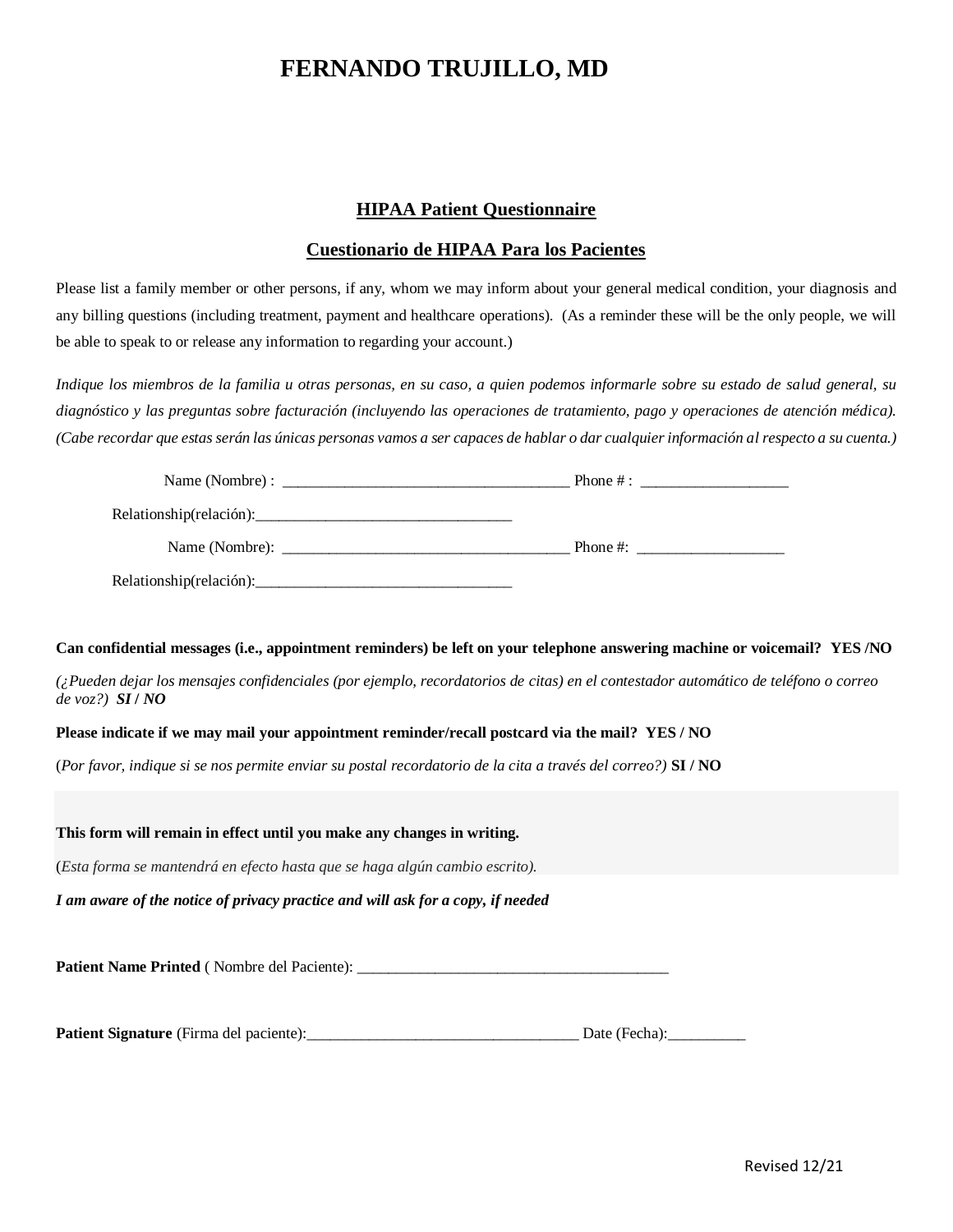## **Financial Policy**

Welcome to 3 C Vision Specialists, we are proud to serve your ophthalmology needs. We are committed to providing you with the best available medical care and opportunity to serve you. Our personnel will be please to discuss our fees and policy with you at any time.

#### **3 C Vision Specialists DOES NOT ACCEPT VISION PLANS**.

#### **INSURANCE POLICY**:

- Insurance is between you and the insurance company. We are NOT a part of that contract.
- By signing the Financial Policy, I am authorizing my insurance benefits to be paid directly to 3 C Vision Specialists. I understand that I am financially responsible for my deductibles, co-insurance, copays, or procedures deemed as noncovered services, I also authorize 3 C Vision Specialists to release any information required to process my claim.
- All charges are your responsibility whether the insurance company pays or does not pay. Not all services are covered benefits in all contracts. Some insurance companies arbitrarily select certain services they will not cover.
- Payments for services as well as unpaid deductibles and copayments are due at the time services are rendered.
- If your insurance doesn't pay, we require that you pay the balance by cash, check, or any major credit card. All unpaid charges are your responsibility.
- Personal checks returned for non-sufficient funds, will result in a returned check fee of \$35.00 to be assessed to your account. You will need to provide an alternative method of payment for future visits.
- If you see Dr. Trujillo and you **DO NOT** have a medical diagnosis, the visit is consider a **routine vision exam** and if you **DO NOT** have medical insurance with routine vision coverage or you are participate in a vision plan you will be responsible for charges incurred.
- There is a Return Check Fee of \$35.00.

#### **REFRACTIONS**

 **The Medical testing that is performed to get the prescription for glasses.** Refraction is the process of determining the eye's refractive error or need for corrective lenses. However, it is considered a non-covered service by Medicare and most insurance companies; thus, it becomes the responsibility of the patient to pay for the refraction charge. Our fee for the

refraction is *\$45.***00** and is collected at the time of the visit, in addition to any copayment or deductible or balance due from the medical portion of your examination. **Initials** 

#### **SPEC CHECK**

 Effective 06/01/19 all glasses check must be done within 90 from the written prescription date. Any glasses check exams beyond the 90 days will be charged as an office visit with refraction fee if new prescription is given.

#### **PRIVATE PAY**

You will be responsible for all charges to be paid in full at the time of services.

#### **HMO/MANAGED CARE**

 You have to a Referral (Approved authorization number from your PCP/HMO) before your appointment. It is your responsibility to obtain your referral from Primary Care Doctor before appointment. Any unpaid visits due to invalid referral or no referral will become the patients responsibility.

#### **CANCELLATIONS AND NO SHOWS**

- Any appointment missed or not canceled at least 24 hours in advance will be charged **\$50.00** fee. **Initials**
- If you have a No Show fee or cancellation fee, you account is locked and \$50.00 fee has to be paid to unlock your account to reschedule the appointment. *Initials \_\_\_\_\_\_\_\_*
- Repeated cancellations, rescheduled appointment or no shows my result in termination from practice.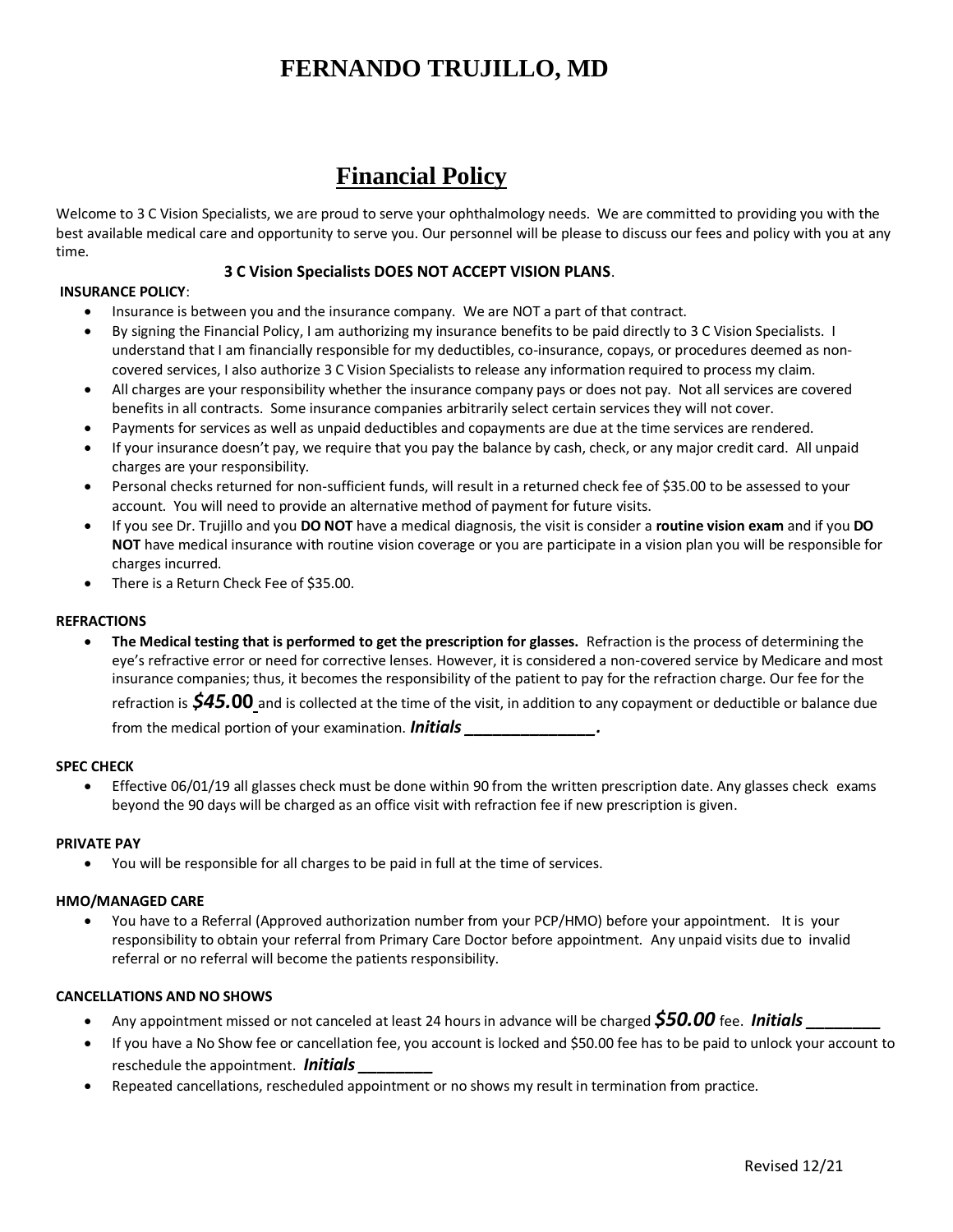I have read the above information and understand the financial policy of 3 C Vision Specialists. I acknowledge and agree to pay for any services and test that are not covered by my insurance plan.

| <b>PATIENT SIGNATURE:</b> |                            | DATE: |  |
|---------------------------|----------------------------|-------|--|
|                           | <b>Politica Financiera</b> |       |  |

#### **SEGUROS Y PAGOS**

Su póliza de seguro es un contrato entre usted, su empleador y la compañía de seguros. No somos parte de ese contrato.

 Al firmar la Política financiera, autorizo que mis beneficios de seguro se paguen directamente a 3 C Vision Specialists. Entiendo que soy financieramente responsable de mis deducibles, coseguros, copagos o procedimientos considerados como servicios no cubiertos, también autorizo a 3 C Vision Specialists a divulgar cualquier información requerida para procesar mi reclamo.

 Todos los cargos son su responsabilidad, ya sea que la compañía de seguros pague o no. No todos los servicios son beneficios cubiertos en todos los contratos. Algunas compañías de seguros seleccionan arbitrariamente ciertos servicios que no cubrirán.

 Los pagos por servicios, así como los deducibles y copagos no pagados se vencen en el momento en que se prestan los servicios.

 Si su seguro no paga, le exigimos que pague el saldo en efectivo, cheque o cualquier tarjeta de crédito principal. Todos los cargos impagos son su responsabilidad.

 Los cheques personales devueltos por fondos insuficientes darán como resultado un cargo por cheques devueltos de \$ 35.00 a su cuenta. Deberá proporcionar un método de pago alternativo para futuras visitas.

#### **3 C Vision Specialists PA, NO ACEPTA PLANES DE VISIÓN.**

 Si ve al Dr. Trujillo y **No tiene** un diagnóstico médico, la visita es considerar un examen de rutina y si **NO tiene** un seguro médico con cobertura de la vista de rutina o si participa en un plan de la vista, será responsable de los cargos incurridos .

 **Refracciones**: la prueba médica que se realiza para obtener la receta de anteojos. La refracción es el proceso de determinar el error de refracción del ojo o la necesidad de lentes correctivos. Sin embargo, es considerado un servicio no cubierto por Medicare y la mayoría de las compañías de seguros; por lo tanto, se convierte en responsabilidad del paciente pagar el cargo de refracción. Nuestra tarifa por la refracción es de **\$ 45.00** y se cobra al momento de la visita, además de cualquier

copago o deducible o saldo adeudado de la parte médica de su examen. Iniciales

**Revision para la prescripcion de anteojos**: a partir del 01/06/19, todas las comprobaciones de anteojos deben realizarse dentro de los 90 das a partir de la fecha de prescripción escrita. Cualquier examen de verificación de anteojos más allá de los 90 días se cobrará como una visita al consultorio con una tarifa de refracción si se administra una nueva receta.

#### **PAGO PRIVADO**

Usted será responsable de todos los cargos que se pagarán en su totalidad al momento de los servicios

#### **CANCELACIONES Y NO EXPOSICIONES**

Cualquier cita perdida o no cancelada con al menos 24 horas de anticipación se le cobrará \$ 50.00 por la tarifa de

#### inconvenientes. Iniciales

Cancelaciones repetidas o reprogramdas resultan en la terminación de servico con la práctica.

 He leído la información anterior y entiendo la política financiera, la política de refracción y la política de cancelación y no presentación. Acepto toda la responsabilidad financiera por el costo de estos servicios.

**NOMBRE DEL PACIENTE: \_\_\_\_\_\_\_\_\_\_\_\_\_\_\_\_\_\_\_\_\_\_\_\_\_\_\_\_\_\_\_\_\_\_\_\_\_ FECHA: \_\_\_\_\_\_\_\_\_\_\_\_\_\_\_\_\_\_\_**

**FIRMA DEL PACIENTE: \_\_\_\_\_\_\_\_\_\_\_\_\_\_\_\_\_\_\_\_\_\_\_\_\_\_\_\_\_\_\_\_\_\_\_\_\_\_\_\_\_\_\_\_\_\_\_\_\_\_\_\_\_\_\_\_\_\_\_**

Revised NOV. 2020